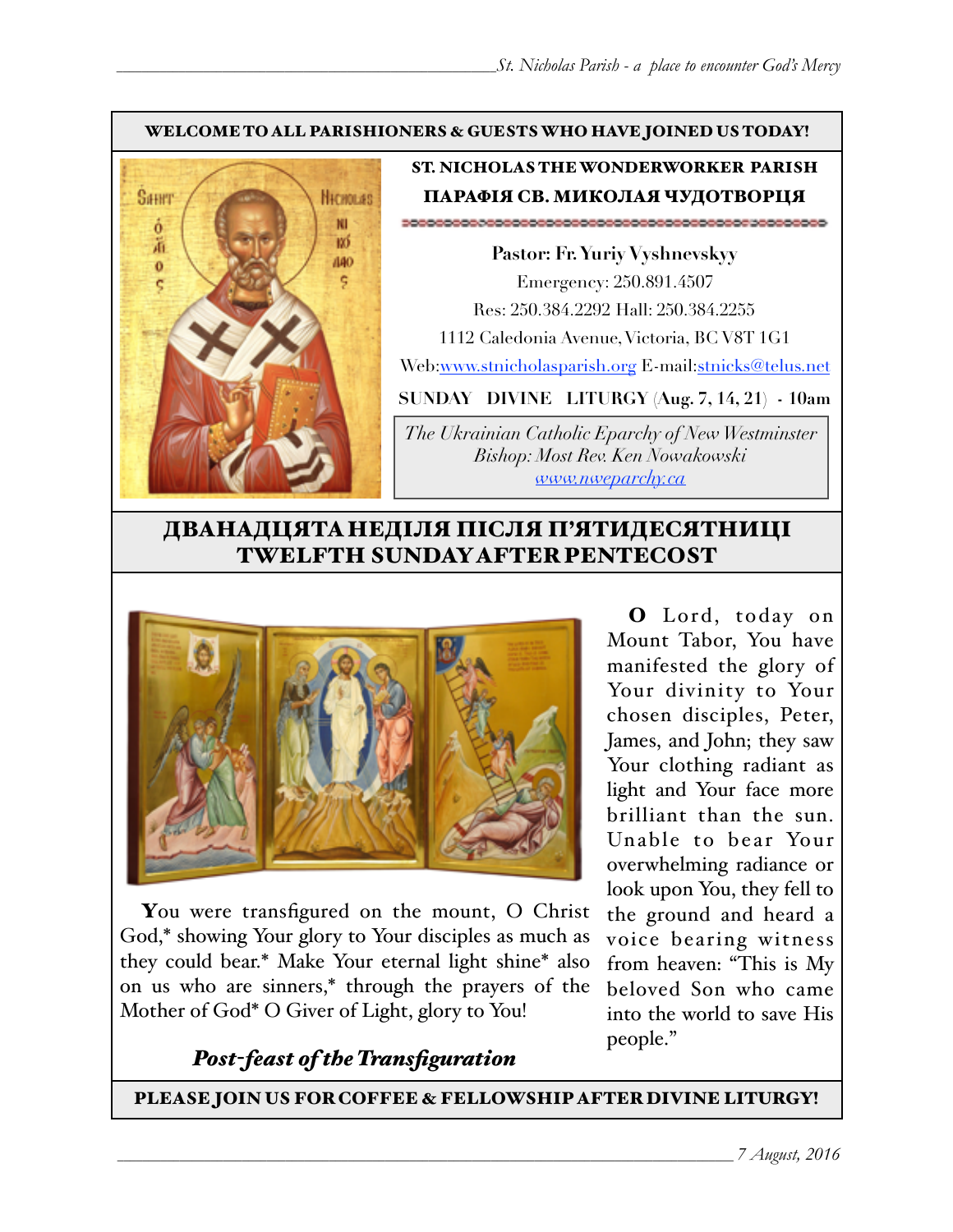| <b>SUNDAY HYMNS</b>                                                                                                                                                                                                                                                                                                                                                                                                                  |                 |                                                             |                                                                                                                     |                                                         |           |  |
|--------------------------------------------------------------------------------------------------------------------------------------------------------------------------------------------------------------------------------------------------------------------------------------------------------------------------------------------------------------------------------------------------------------------------------------|-----------------|-------------------------------------------------------------|---------------------------------------------------------------------------------------------------------------------|---------------------------------------------------------|-----------|--|
| <b>OPENING HYMN</b>                                                                                                                                                                                                                                                                                                                                                                                                                  |                 | Гора Таворська / Upon Mount Tabor pg. 226/228               |                                                                                                                     |                                                         |           |  |
| <b>COMMUNION HYMN</b>                                                                                                                                                                                                                                                                                                                                                                                                                |                 |                                                             |                                                                                                                     | Тіло Христове / Let Me Receive You O Christ pg. 258-259 |           |  |
| <b>CLOSING HYMN</b>                                                                                                                                                                                                                                                                                                                                                                                                                  |                 |                                                             | Наче Повний Голос Дзвону/Having Shared Your Loving Kindness pg270-271                                               |                                                         |           |  |
| Please join us today in singing our Sunday hymns!                                                                                                                                                                                                                                                                                                                                                                                    |                 |                                                             |                                                                                                                     |                                                         |           |  |
| <b>SUNDAY &amp; DAILY SCHEDULE</b>                                                                                                                                                                                                                                                                                                                                                                                                   |                 |                                                             |                                                                                                                     |                                                         |           |  |
| SUNDAY, August 7                                                                                                                                                                                                                                                                                                                                                                                                                     |                 |                                                             | Divine Liturgy - for the Parishioners of St Nicholas Parish                                                         |                                                         |           |  |
| MONDAY, August 8                                                                                                                                                                                                                                                                                                                                                                                                                     |                 | <b>NO SERVICES</b>                                          |                                                                                                                     | *********                                               |           |  |
| TUESDAY, August 9                                                                                                                                                                                                                                                                                                                                                                                                                    |                 |                                                             | <b>NO SERVICES</b>                                                                                                  |                                                         | ********* |  |
| <b>WEDNESDAY, August 10</b>                                                                                                                                                                                                                                                                                                                                                                                                          |                 |                                                             | <b>NO SERVICES</b>                                                                                                  |                                                         | ********* |  |
| THURSDAY, August 11                                                                                                                                                                                                                                                                                                                                                                                                                  |                 | <b>NO SERVICES</b>                                          |                                                                                                                     |                                                         | ********* |  |
| FRIDAY, August 12                                                                                                                                                                                                                                                                                                                                                                                                                    |                 | <b>NO SERVICES</b>                                          |                                                                                                                     |                                                         | ********* |  |
| SATURDAY, August 13                                                                                                                                                                                                                                                                                                                                                                                                                  |                 | <b>NO SERVICES</b>                                          |                                                                                                                     |                                                         | ********* |  |
| SUNDAY, August 14                                                                                                                                                                                                                                                                                                                                                                                                                    |                 | Divine Liturgy - for the Parishioners of St Nicholas Parish |                                                                                                                     |                                                         | 10:00 AM  |  |
| Please Note: to request a Divine Liturgy for a special intention, please see Fr. Yuriy to arrange for it!                                                                                                                                                                                                                                                                                                                            |                 |                                                             |                                                                                                                     |                                                         |           |  |
| <b>SUNDAY EPISTLE READERS</b>                                                                                                                                                                                                                                                                                                                                                                                                        |                 |                                                             |                                                                                                                     |                                                         |           |  |
| <b>DATE</b>                                                                                                                                                                                                                                                                                                                                                                                                                          | <b>READING</b>  | <b>UKRAINIAN</b>                                            |                                                                                                                     | <b>ENGLISH</b>                                          |           |  |
| <b>SUNDAY, August 7</b>                                                                                                                                                                                                                                                                                                                                                                                                              | 1 Cor. 15:1-11  | Liliia Palyvoda<br>Marian Chalifoux                         |                                                                                                                     |                                                         |           |  |
| SUNDAY, August 14                                                                                                                                                                                                                                                                                                                                                                                                                    | 1 Cor. 16:13-24 | Motria Koropecky                                            |                                                                                                                     | Robert Herchak                                          |           |  |
| SUNDAY, August 21                                                                                                                                                                                                                                                                                                                                                                                                                    | 2 Cor. 1:21-2:4 | Yuliya Pelekhata                                            |                                                                                                                     | Carol Chapman                                           |           |  |
| <b>SUNDAY, August 28</b>                                                                                                                                                                                                                                                                                                                                                                                                             | 2 Cor. 4:6-15   | Glikeria Iwanuck                                            |                                                                                                                     | Peter Iwanuck                                           |           |  |
| Thank you, Epistle readers, for your service in proclaiming God's Word!                                                                                                                                                                                                                                                                                                                                                              |                 |                                                             |                                                                                                                     |                                                         |           |  |
| PARISH COUNCIL EXECUTIVE                                                                                                                                                                                                                                                                                                                                                                                                             |                 |                                                             | PASTORAL MINISTRY & HOLY MYSTERIES                                                                                  |                                                         |           |  |
| <b>CHAIRPERSON.</b><br>VICE-CHAIRPERSONDarlene DeMerchant - 250.727.3837<br>SECRETARYCindy Lazaruk - 778.677.9072<br>TREASURERWilliam Vanderven - 250.478.1458<br>FINANCIAL SECRETARYDavid Newberry - 250.598.8197                                                                                                                                                                                                                   |                 |                                                             | Alec Rossa - 250.472.3374   CONFESSIONS1/2 hour before Liturgy<br>BAPTISMSby appointment<br>MARRIAGESby appointment |                                                         |           |  |
| FUNDRAISING/HALL RENTALRobert Herchak - 250.386.7872<br>MAINTENANCEMurray Chapman - 250.658.4769<br>LITURGICAL COMMITTEEMotria Koropecky - 250.658.3051                                                                                                                                                                                                                                                                              |                 |                                                             |                                                                                                                     | FUNERALSby appointment                                  |           |  |
| MEMBER AT LARGECaroline Smudy - 778.440.9419<br>VIBRANT PARISHDarlene DeMerchant - 250.727.3837                                                                                                                                                                                                                                                                                                                                      |                 |                                                             |                                                                                                                     |                                                         |           |  |
| Bequests & Wills: Leaving a bequeath is a process of giving a donation through your will. It is<br>simply a distribution from your estate to a charitable organization through your last will and testament. It<br>can be as small or as large a donation as you wish. It is important that you talk to your lawyer about the<br>process. In your kindness please remember St Nicholas the Wonderworker Ukrainian Catholic Church in |                 |                                                             |                                                                                                                     |                                                         |           |  |

your bequeath and will. If anyone wishes to make such a bequeath in their will, the following clause may be included or added to a will: "I give, devise, and bequeath to St Nicholas the Wonderworker Ukrainian Catholic Parish - 1112 Caledonia Avenue, Victoria BC, V8T 1G1, the sum of \$ \_\_\_\_\_ (or \_\_\_\_% of my estate), to be used for the benefit of the parish and it's pastoral activities."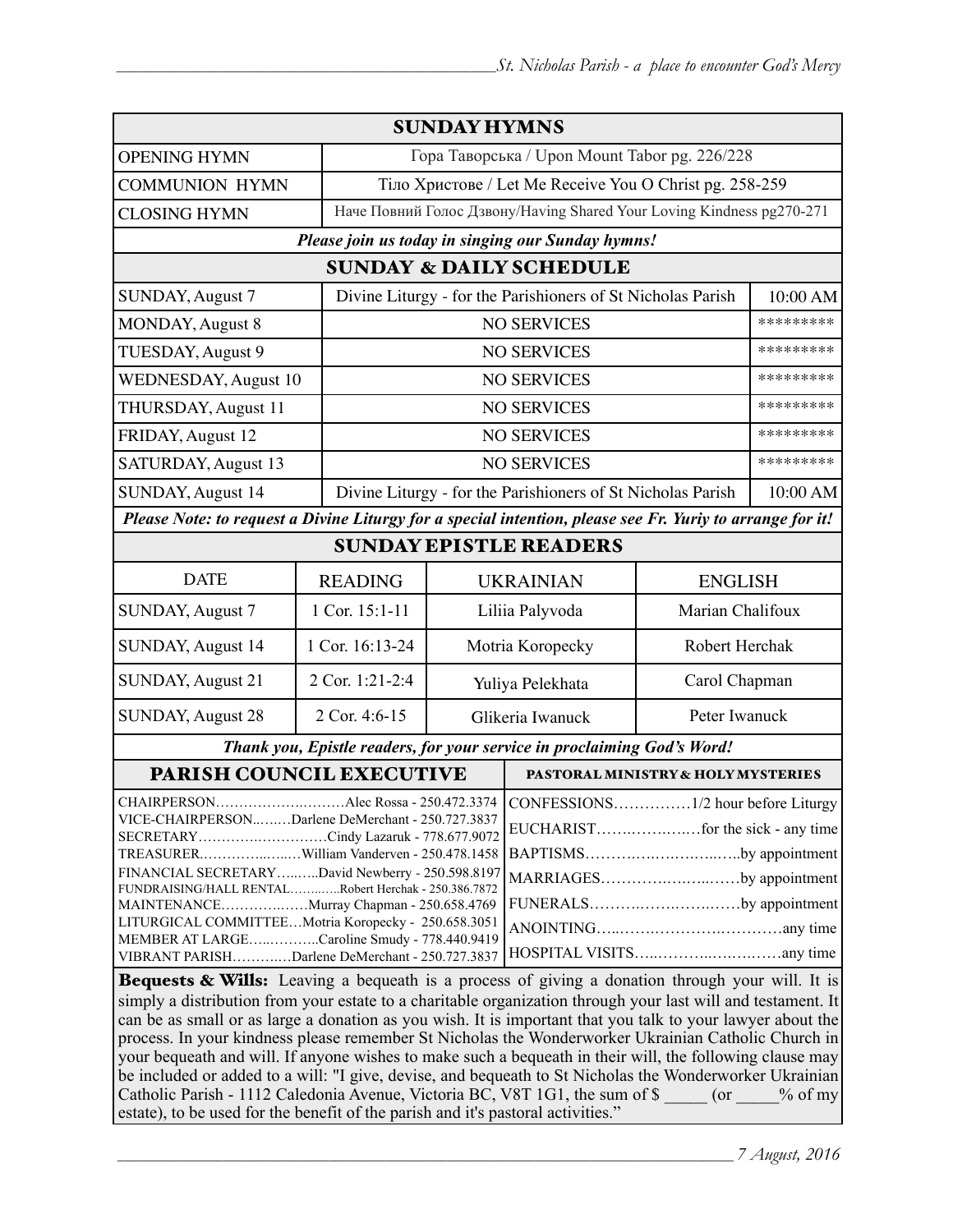#### **Vibrant Parish Prayer**

**O** God, Creator of Heaven and Earth! Because of your indescribable love for us, you sent your Only-Begotten Son, Our Lord and Saviour, Jesus Christ - The Way, The Truth, and The Life and our Salvation. In His name, we turn to You. Strengthen our hearts and minds in Christian love and in unity of purpose as we strive to build a Vibrant Parish. Give us the grace to model our lives according to the Word of God. Instill in us the desire to pray and to celebrate the Holy Mysteries as one Christian Family in our Parish Community. Inspire us to follow Your great command to be a servant to the less fortunate among us! Grant this, O Lord, through the mercies and love for mankind of Your Only-Begotten Son with whom You are blessed, together with Your All-Holy, Good and Life-Giving Spirit, now and forever and ever. Amen!



#### **The Vibrant Parish**

**A Place To Encounter The Living Christ** Through the word, the Holy Mysteries & Prayer, Serving One's Neighbor, Leadership Fostering & Serving Unity and Missionary Spirit (His Beatitude Sviatoslav)



#### **Молитва Живої Парафії**

**Г**осподи Ісусе Христе, Пастирю Добрий, як колись Ти пригорнув заблуканих овечок, щоб вони пізнали Твій голос і були Твоїм стадом, так і сьогодні глянь ласкаво з небесних висот на нашу парафію та зішли на неї Твого Святого Духа, щоб вона була місцем пізнання радості Доброї Новини. Скріплюй нас Твоєю присутністю та єднай нас кожночасно в молитві. Даруй нам духа служіння ближньому, щоб у нашій парафії кожний міг зустріти Тебе, милостивого Бога. Благослови наш духовний провід Твоєю мудрістю і дай, щоб ніхто з нас не шкодував ні часу, ні талантів, ні матеріальних дібр для розбудови Твого царства. Єднай нас у мирі та злагоді, щоб ми були Твоєю спільнотою любові. Всели в нас місійного духа, щоб ми стали тим світилом євангельського слова, молитви і добрих діл, що кличе кожного до участі в Божественному житті, щоб славилося, Спасе, Твоє Ім'я з безначальним Твоїм Отцем та пресвятим, благим і животворящим Твоїм Духом нині, і повсякчас, і на віки віків. Амінь.

### DIVINE LITURGY PROPERS

*The Divine Liturgy - An Anthology for Worship: Liturgy - pg. 388-461; propers - pg. 337, 875* 

#### **Antiphon 1**

*Verse:* Shout to the Lord, all the earth, sing now to His name, give glory to His praise. **Refrain:** Through the prayers of the Mother of God, O Saviour, save us.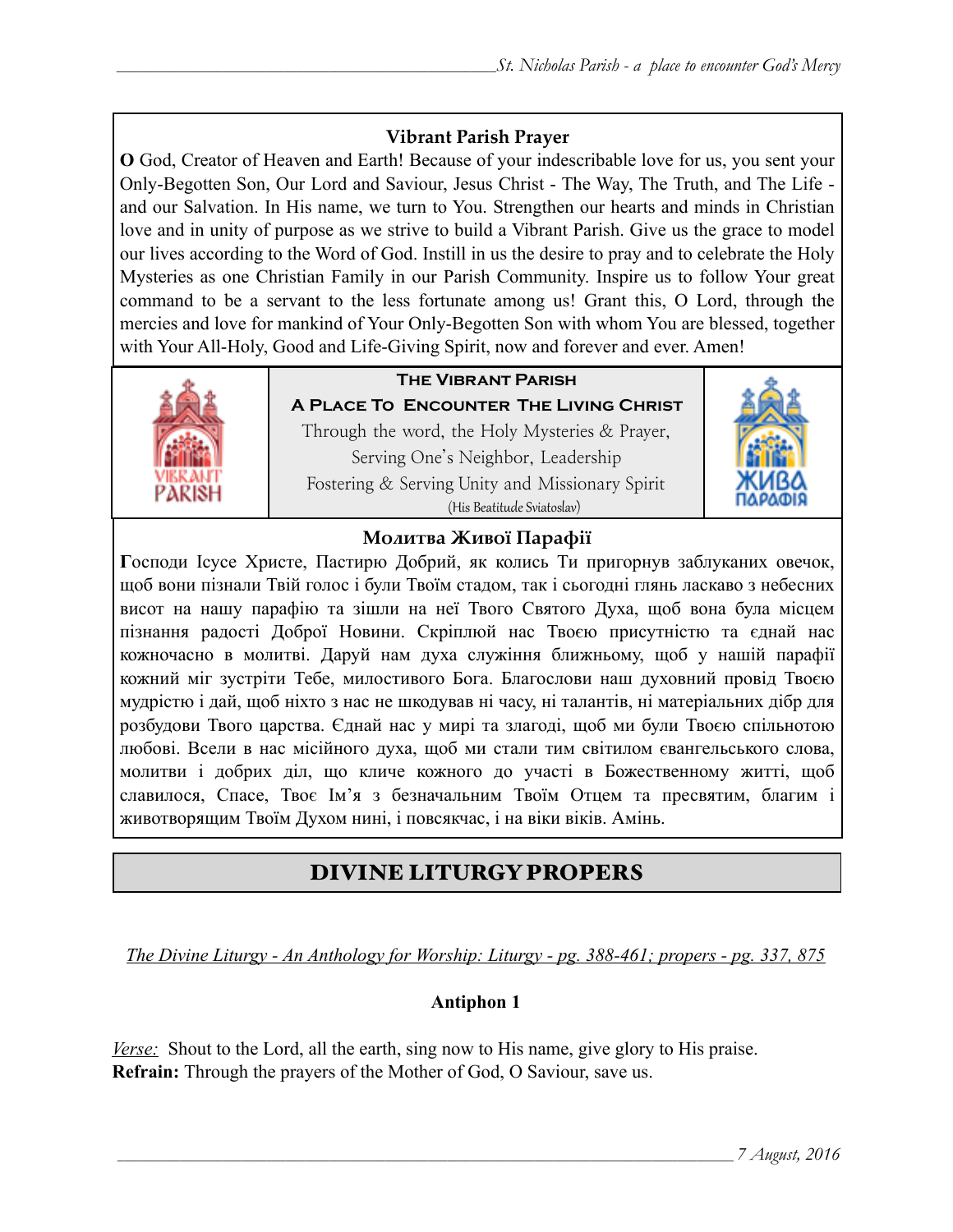*Verse:* The voice of Your thunder was in the whirlwind; Your lightning lit up the world. **Refrain:** Through the prayers of the Mother of God, O Saviour, save us.

*Verse:* You have clothed Yourself in praise and splendour; You robe Yourself in light as with a cloak.

**Refrain:** Through the prayers of the Mother of God, O Saviour, save us.

#### **Glory: Now: Only-begotten Son…**

#### **Antiphon 3**

*Verse:* Come, let us sing joyfully to the Lord, let us acclaim God, our Saviour. **Refrain:** Son of God, transfigured on the mountain, save us who sing to You: Alleluia.

*Verse:* Let us come before His face with praise, and acclaim Him in psalms. **Refrain:** Son of God, transfigured on the mountain, save us who sing to You: Alleluia.

*Verse:* For God is the great Lord, and the great king over all the earth. **Refrain:** Son of God, transfigured on the mountain, save us who sing to You: Alleluia.

*Entrance Verse:* Come, let us worship and fall down before Christ. **Refrain:** Son of God, transfigured on the mountain, save us who sing to You: Alleluia.

**Troparion, Tone 3:** Let the heavens be glad, let the earth rejoice,\* for the Lord has done a mighty deed with His arm.\* He trampled death by death. He became the first-born of the dead;\* He saved us from the abyss of Hades\* and granted great mercy to the world.

**Troparion, Tone 7:** You were transfigured on the mount, O Christ God,\* showing Your glory to Your disciples as much as they could bear.\* Make Your eternal light shine\* also on us who are sinners,\* through the prayers of the Mother of God,\* O Giver of Light, glory to You!

**Glory: Kontakion, Tone 3:** You rose from the tomb, O compassionate Lord,\* and led us out from the gates of death.\* Today Adam exults and Eve rejoices,\* and the prophets together with the patriarchs\* unceasingly acclaim the divine might of Your power.

**Now: Kontakion, Tone 7:** You were transfigured on the mount, O Christ God,\* and Your disciples saw Your glory as much as they could;\* that when they saw You crucified\* they might know that You suffered willingly\*, and might proclaim to the world\* that You are truly the brightness of the Father.

**Prokeimenon, Tone 3:** Sing to our God, sing; sing to our King, sing. *Verse:* Clap your hands, all you nations; shout unto God with the voice of joy.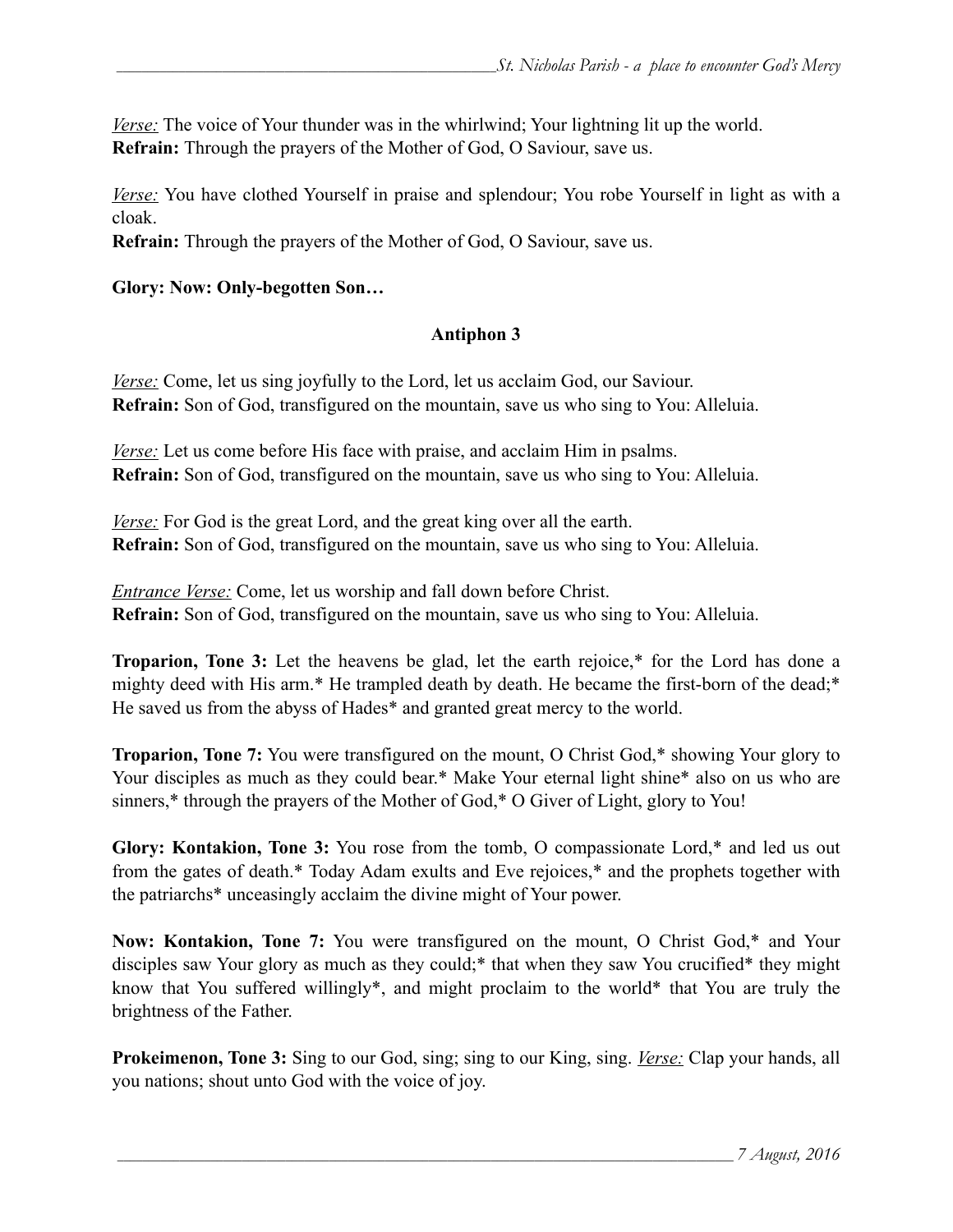**Epistle - 1 Cor. 15:1-11 - A Reading from the 1st Letter of Saint Apostle Paul to Corinthians:** Brothers and Sisters*,* now I should remind you, of the good news that I proclaimed to you, which you in turn received, in which also you stand, through which also you are being saved, if you hold firmly to the message that I proclaimed to you—unless you have come to believe in vain. For I handed on to you as of first importance what I in turn had received: that Christ died for our sins in accordance with the scriptures, and that he was buried, and that he was raised on the third day in accordance with the scriptures, and that he appeared to Cephas, then to the twelve. Then he appeared to more than five hundred brothers and sisters at one time, most of whom are still alive, though some have died. Then he appeared to James, then to all the apostles. Last of all, as to someone untimely born, he appeared also to me. For I am the least of the apostles, unfit to be called an apostle, because I persecuted the church of God. But by the grace of God I am what I am, and his grace towards me has not been in vain. On the contrary, I worked harder than any of them—though it was not I, but the grace of God that is with me. Whether then it was I or they, so we proclaim and so you have come to believe.

**Апостол - 1 Кор 15:1-11 - До Коринтян 1-e Послання Святого Апостола Павла Читання:** Браття і сестри, пригадую вам Євангелію, яку я вам проповідував, яку ви і прийняли, в якій і стоїте. Нею ви також спасаєтеся, коли держите її такою, як я вам проповідував; інакше ви увірували надармо. Я бо вам передав найперше те, що й сам прийняв був: що Христос умер за наші гріхи згідно з Писанням; що був похований, що воскрес третього дня за Писанням; що з'явився Кифі, потім дванадцятьом; опісля ж з'явився він більш, як п'ятистам братів разом, більшість яких живе й досі, деякі ж померли. Опісля з'явився Якову, згодом усім апостолам. А наостанку всіх, немов якомусь недоносові, з'явивсь і мені; бо я найменший з апостолів, я недостойний зватись апостолом, бо гонив Церкву Божу. Благодаттю Божою я є те, що є, а благодать його в мені не була марна; бож я працював більше всіх їх, та не я, але благодать Божа, що зо мною. Чи то я, отже, чи то вони, – так ми проповідуємо, і так ви увірували.

**Alleluia, Tone 3:** *Verse:* In You, O Lord, have I hoped that I may not be put to shame for ever. *Verse:* Be a protector unto me, O God, and a house of refuge to save me.

**Gospel - Мatthew 19:16-26 -** Now someone approached him and said, "Teacher, what good must I do to gain eternal life?" He answered him, "Why do you ask me about the good? There is only One who is good. If you wish to enter into life, keep the commandments." He asked him, "Which ones?" And Jesus replied, " 'You shall not kill; you shall not commit adultery; you shall not steal; you shall not bear false witness; honor your father and your mother'; and 'you shall love your neighbor as yourself.'" The young man said to him, "All of these I have observed. What do I still lack?" Jesus said to him, "If you wish to be perfect, go, sell what you have and give to (the) poor, and you will have treasure in heaven. Then come, follow me." When the young man heard this statement, he went away sad, for he had many possessions. Then Jesus said to his disciples, "Amen, I say to you, it will be hard for one who is rich to enter the kingdom of heaven. Again I say to you, it is easier for a camel to pass through the eye of a needle than for one who is rich to enter the kingdom of God." When the disciples heard this, they were greatly astonished and said,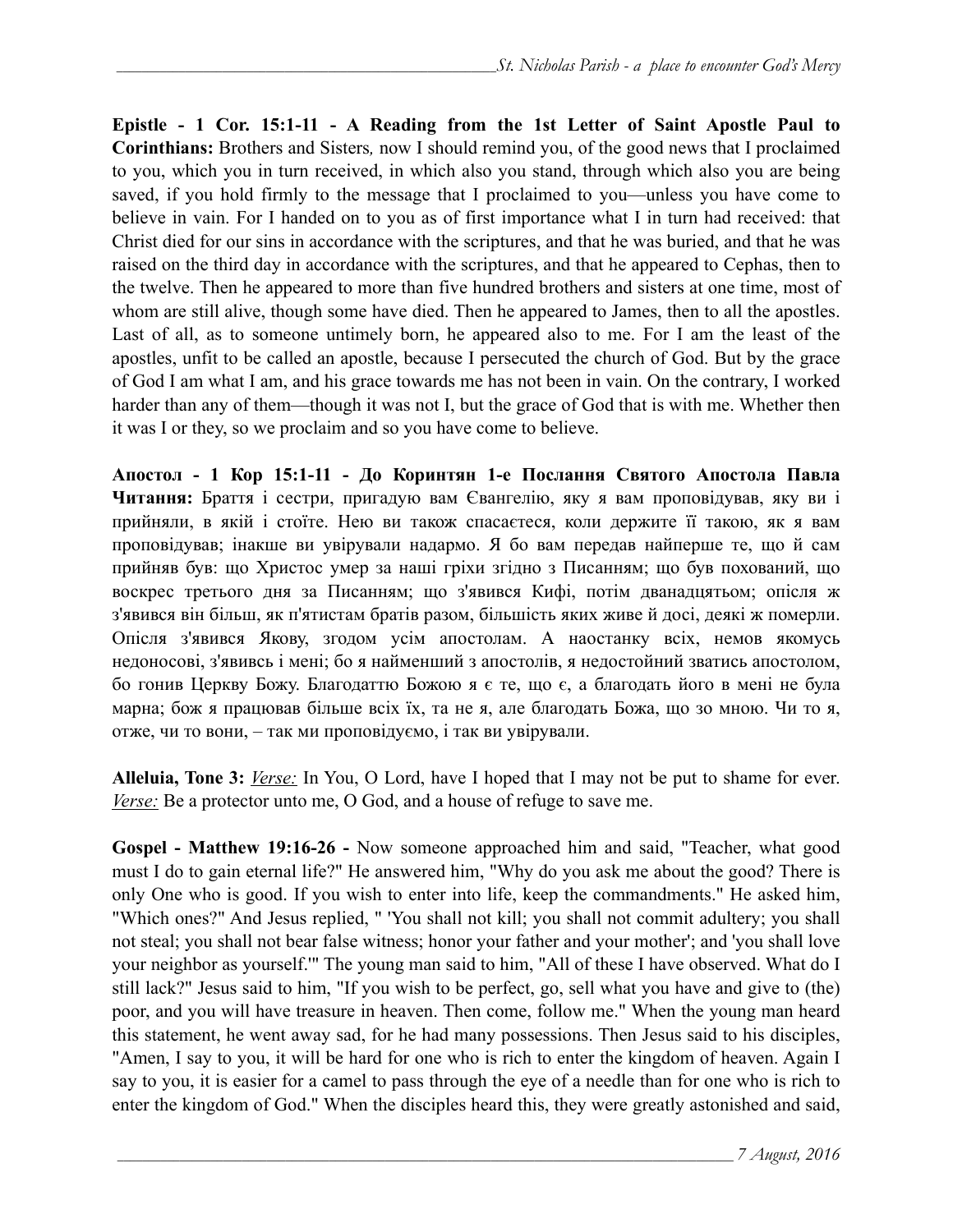"Who then can be saved?" Jesus looked at them and said, "For human beings this is impossible, but for God all things are possible."

**Євангеліє - Матея 19:16-26 -** І підійшов ось один, і до Нього сказав: Учителю Добрий, що маю зробити я доброго, щоб мати життя вічне? Він же йому відказав: Чого звеш Мене Добрим? Ніхто не є Добрий, крім Бога Самого. Коли ж хочеш ввійти до життя, то виконай заповіді. Той питає Його: Які саме? А Ісус відказав: Не вбивай, не чини перелюбу, не кради, не свідкуй неправдиво. Шануй батька та матір, і: Люби свого ближнього, як самого себе. Говорить до Нього юнак: Це я виконав все. Чого ще бракує мені? Ісус каже йому: Коли хочеш бути досконалим, піди, продай добра свої та й убогим роздай, і матимеш скарб ти на небі. Потому приходь та й іди вслід за Мною. Почувши ж юнак таке слово, відійшов, зажурившись, бо великі маєтки він мав. Ісус же сказав Своїм учням: Поправді кажу вам, що багатому трудно ввійти в Царство Небесне. Іще вам кажу: Верблюдові легше пройти через голчине вушко, ніж багатому в Боже Царство ввійти! Як учні ж Його це зачули, здивувалися дуже й сказали: Хто ж тоді може спастися? А Ісус позирнув і сказав їм: Неможливе це людям, та можливе все Богові.

*Instead of* "It is truly..." *we sing:* O my soul, magnify the Lord transfigured on the mountain. **Irmos, Tone 4:** Your giving birth was revealed as incorrupt;<sup>\*</sup> for it was God who came forth from your womb;\* He appeared on earth in the flesh, and made His dwelling among us.\* Thus, O Mother of God, all of us magnify you.

**Communion Hymn:** Praise the Lord from the heavens;\* praise Him in the highest.\* Alleluia, alleluia,\* alleluia.

## ANNOUNCEMENTS

- ✦**BLESSING OF FRUITS & VEGETABLES:** As we celebrate the Post-Feast of the Transfiguration of our Lord right after Divine Liturgy we will be blessing the fruits  $\&$ vegetables and thus will give thanks to God for a good harvest.
- ✦**PLEASE NOTE:** as Fr. Yuriy is on holidays (2-21 Aug) Fr. Joe Ostopowich will be celebrating Liturgies on Sundays, Aug. 14, 21. There will not be daily Liturgies between 2-21 August. Please contact Fr. Joe in case of emergency: 604.763.3639
- ✦**HAPPY BIRTHDAY** to JULIE CHUPICK and all those who celebrated their birthdays this past week. May the Lord Our God continue to bless you abundantly and the Holy Mother of God protects you at all times. Многая Літа!
- ✦ **HYMN BOOKS SING TO OUR GOD:** books have been purchased and we would be most appreciative for any donations to offset the costs of the books (\$300.00). This is the book we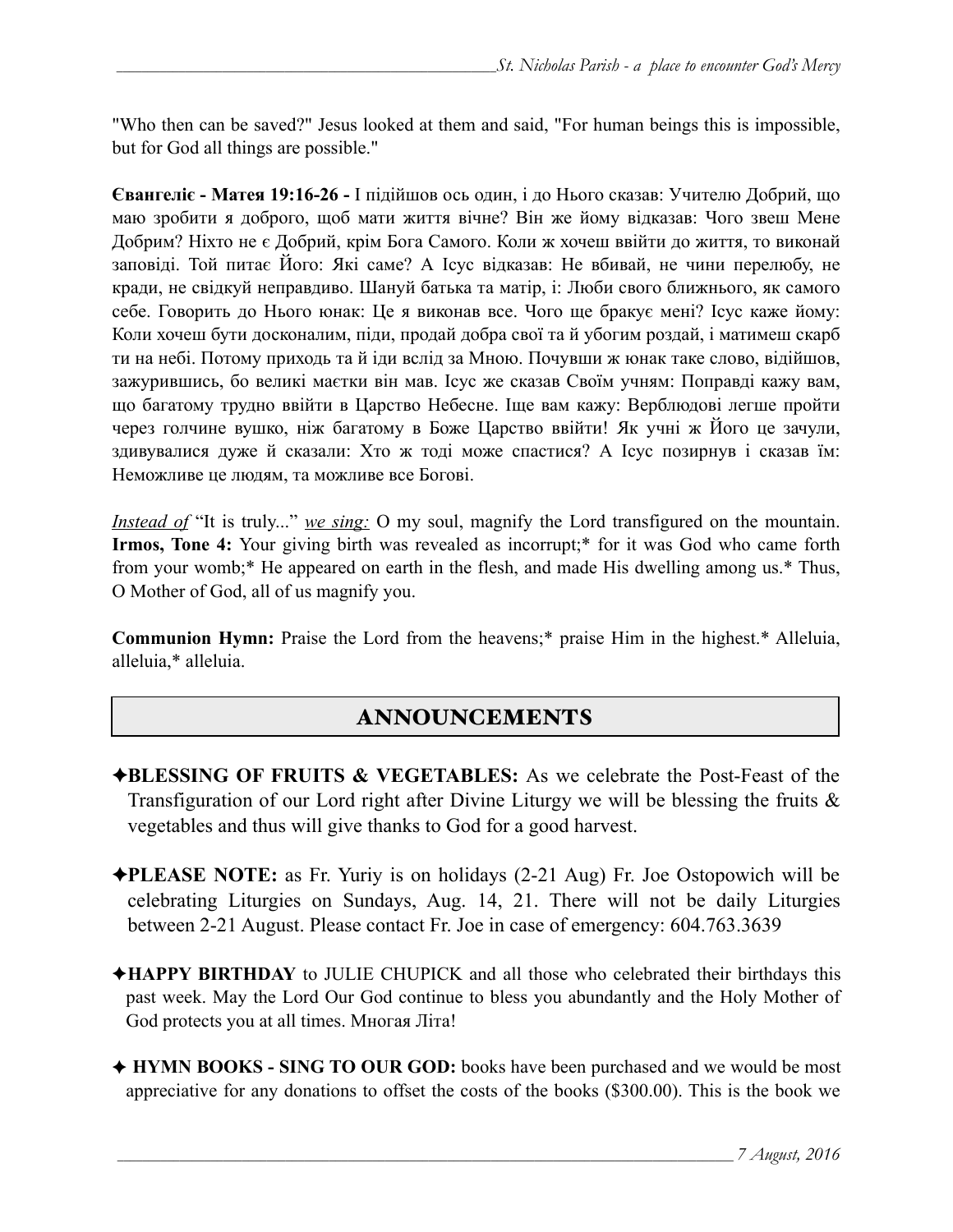use every Sunday for Liturgy's opening, communion and closing hymns. A very comprehensive resource for all members of the Ukrainian Catholic Church! This hymnal includes music notation and Ukrainian lyrics for every hymn, plus transliteration of all Ukrainian texts. Additionally English lyrics are provided for the vast majority of hymns. Included are hymns for all major feasts within the liturgical year, as well as the following sections: Great Lent, Resurrectional Hymns, Hymns for the Divine Liturgy, General Church Hymns, Hymns to our Lord Jesus Christ, Hymns to the Mother of God, Hymns for Children, plus over 80 pages of Christmas Carols. The hymnal is hardcover and very attractive in appearance.

- ✦**THE DIVINE LITURGY AN ANTHOLOGY FOR WORSHIP:** books have been purchased and we would be most appreciative for any donations to offset the costs of the books (\$400.00). This is a one-volume source for singing the Divine Liturgy in English with sections in Ukrainian. This book contains Sundays, Festal and Weekday Musical Settings for the Divine Liturgy of St. John Chrysostom, Music for the Liturgy of Saint Basil the Great, the Hours in English, Propers for the Liturgical Year, Tables for Scriptural Readings, Hymns and Carols, Blessings and Other Brief Rites. May the use of the Anthology bring abundant blessings to all of us, and with one voice and one heart sing the praises of the Father, Son and Holy Spirit, now and forever. Amen.
- ✦**WE NEED YOUR HELP:** Dear Parishioners. You probably noticed that we trimmed all the chestnut tress on the church property and we removed one tree for a cost of \$1,500. We want to let you know that we received a donation in the amount of \$1,000 towards this expense and we would welcome any donations to cover the rest of this cost. We also received another generous donations in the amount of \$1,000 to cover the cost of the repair of our industrial fridge in the kitchen. May God bless our donors abundantly for their generous donations to support our parish.
- ✦**JOIN OUR CHOIR:** Do you enjoy singing? Please consider joining our St Nicholas Parish Choir and remember that we ALWAYS looking for new members! Contact Motria Koropecky for details at 250.658.3051
- ✦**VIBRANT PARISH PRAYER:** Please help yourself to a copy of the Vibrant Parish Prayer card located in each pew. You are most welcome to take one home with you. This prayer is recited at the end of each Liturgy. "It is in our parish the faithful most frequently encounter Christ through Christian instruction, community prayer and service to ones neighbour. In promoting and enlivening our parish life, we also enliven the entire Church."
- ✦**CATECHISM ANNOUNCEMENT:** "*And they were bringing to Him also the infants, in order that He may be touching them; but after the disciples saw it, they rebuked them. But Jesus called them to Himself and said, Let alone the little children to come to Me, and cease hindering them; for of such is the kingdom of God*." We are happy to welcome all children to our St. Nicholas The Wonderworker catechism program. Weekly classes are scheduled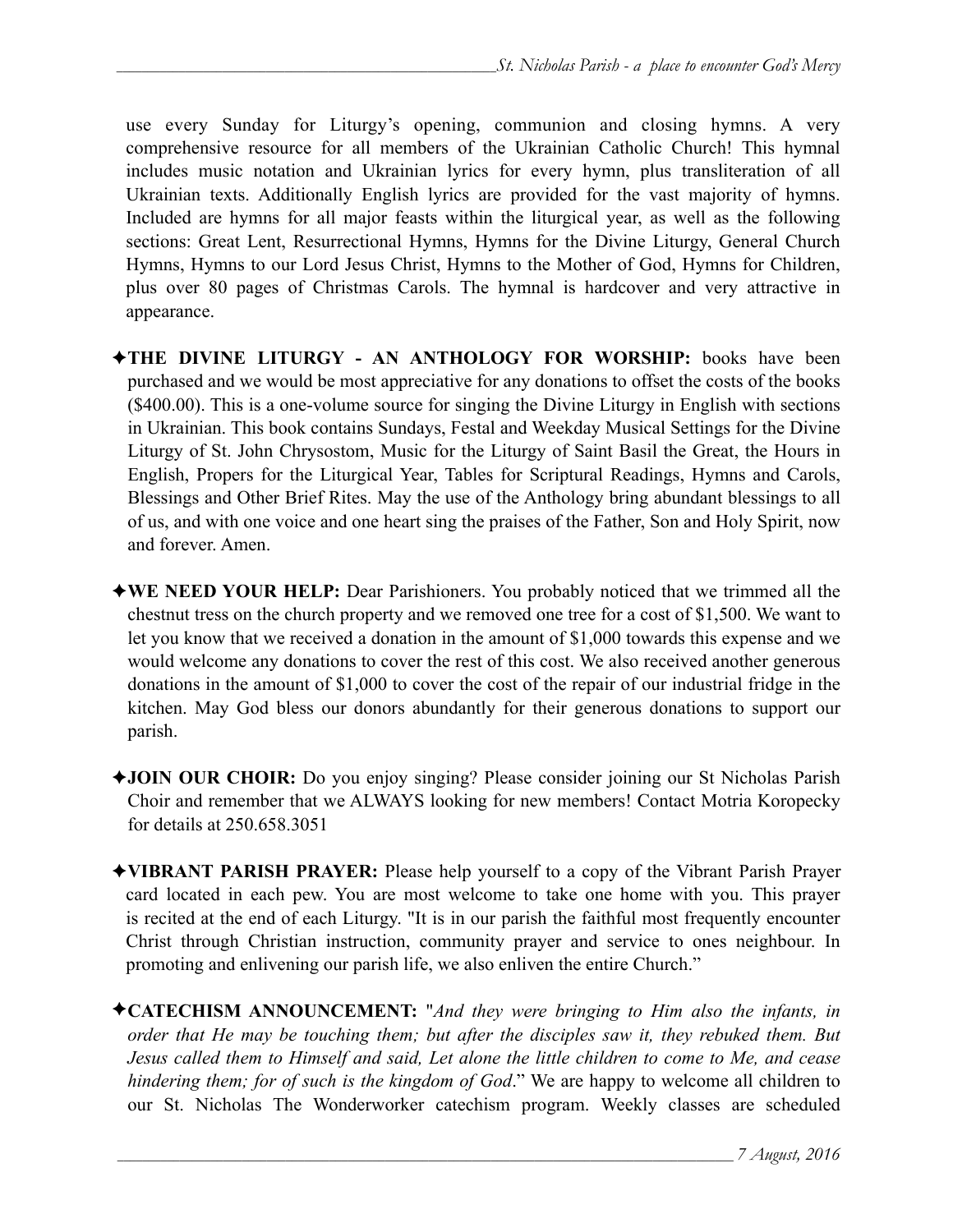Sunday morning during Divine Liturgy. We want your children to learn more about their Catholic faith, sacred scripture, feast days, and religious practices and customs of the Ukrainian Catholic church. If you have any questions, please do not hesitate to contact Marian Chalifoux at 250.507.1005

- ✦**PRAYER REQUEST:** Please keep in your prayers NADIYA KRAWCHENKO and other members of our parish, our family and friends who are ailing, are in hospitals, nursing homes and those who are not able to join actively in their community.
- ✦**THRIFTY'S PRE-PAID FOOD CARDS** We all have to buy groceries. Why not have 6% of it returned back to the church at no extra charge! Cards are available in \$100, \$200, and \$500 denominations. Talk to Alec after today's liturgy to pre- order your cards. We need to sell A LOT of them! We encourage you to consider purchasing them for yourselves as gifts too.
- ✦**TRAVELING ICON:** Anyone interested in gracing their home with Christ The Teacher Icon can call Darlene DeMerchant at 250.727.3837
- ✦**RENOVATIONS TO THE RECTORY:** In our today's world, everything is costing more and more money. We as a Parish community really need your help. We need your financial help toward the costs of the renovations to the rectory. Renovation Fund is \$30,000 but we are still short over \$15,000 of our goal. We need to rebuild the front porch and steps and the rear stairs as well as do seismic upgrade to the basement which will cost us approximately \$25,000. Please consider donating generously to this work. We thank you and pray for you!
- ✦**SUNDAY COFFEE VOLUNTEERS** act as hosts and serve light refreshments following the Sunday morning Divine Liturgy, providing an opportunity for the faithful to socialize with friends and visitors following their shared worship experience. We thank all of our parishioners who kind volunteer to serve refreshments. Whether you are new to the Parish, or are a longtime members, please join us for coffee.
- ✦**BE A STEWARD:** Have you ever wondered what more can you do to help our parish? Here are some suggestions: **Steward** of property security; **Steward** of grounds cleaning; **Steward** of cleaning church; **Steward** of church linen; **Steward** of outreach; **Steward** of caring; **Steward** of prayer; **Steward** of service. Quite often, our homebound or senior members, once active in their younger years, want to find purpose in their senior years. It's not only about doing but about "BEING" present to others. Contact Fr. Yuriy **OR** Darlene DeMerchant for more information. You will be amazed how "BEING" can make a difference.